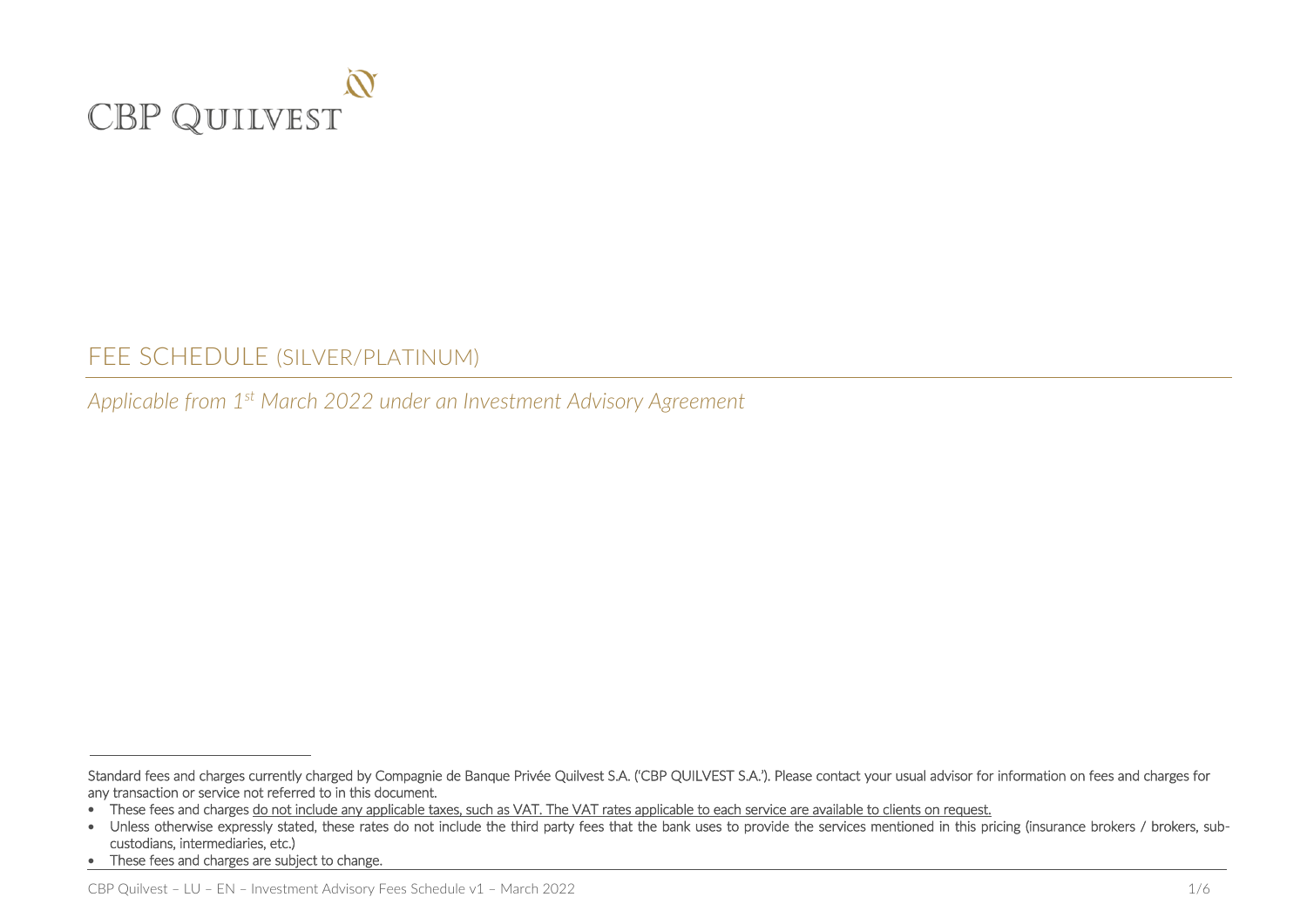## ADVISORY MANAGEMENT, CUSTODY FEES AND TRANSACTIONS FEES

|                                                       | ASSETS < $E2$ MILLION (SILVER) <sup>1</sup>                                                      | ASSETS > €2 MILLION (PLATINUM) <sup>1</sup>                                                                                                                                                                                                 |
|-------------------------------------------------------|--------------------------------------------------------------------------------------------------|---------------------------------------------------------------------------------------------------------------------------------------------------------------------------------------------------------------------------------------------|
| <b>MANAGEMENT FEE</b>                                 | (charged quarterly)<br>1% per annum<br>$\bullet$<br>minimum $\epsilon$ 7 500.-                   | (charged quarterly)<br>$\bullet$ 1% per annum<br>minimum $\epsilon$ 7 500.-                                                                                                                                                                 |
| <b>CUSTODY FEE FOR FINANCIAL INSTRUMENTS</b>          | 0.40%<br>(charged quarterly)<br>$\bullet$<br>minimum $\epsilon$ 500.- per annum                  | $\bullet$ 0.40%<br>(charged quarterly)<br>minimum $€500.-$ per annum                                                                                                                                                                        |
| CUSTODY FEE FOR PRECIOUS METALS (PHYSICAL)            | 0.50%<br>$\bullet$<br>minimum $\epsilon$ 500.- per annum                                         | $\bullet$ 0.50%<br>minimum $\epsilon$ 500.- per annum                                                                                                                                                                                       |
| <b>TRANSACTION FEES</b>                               |                                                                                                  |                                                                                                                                                                                                                                             |
| PURCHASE, SALE, SUBSCRIPTION AND<br><b>REDEMPTION</b> | Equities:<br>$\bullet$                                                                           | 1.25 %<br>1.50 %<br>Equities:<br>$\bullet$                                                                                                                                                                                                  |
|                                                       | Bonds:                                                                                           | 1.25 %<br>1.00 %<br>Bonds:<br>$\bullet$                                                                                                                                                                                                     |
|                                                       | Third-party equity funds,<br>third-party balanced funds:                                         | Third-party equity funds,<br>2.50 %<br>2.00 %<br>third-party balanced funds:                                                                                                                                                                |
|                                                       | Group equity funds, group balanced funds,                                                        | Group equity funds, group balanced funds,<br>$\bullet$                                                                                                                                                                                      |
|                                                       | Real estate funds, commodity funds:                                                              | 2.00 %<br>1.50 %<br>Real estate funds, commodity funds:                                                                                                                                                                                     |
|                                                       | Money market funds:                                                                              | 1.00 %<br>1.00 %<br>Money market funds:<br>$\bullet$                                                                                                                                                                                        |
|                                                       | Third-party bond funds:<br>$\bullet$                                                             | 2.00 %<br>1.50 %<br>Third-party bond funds:<br>$\bullet$                                                                                                                                                                                    |
|                                                       | Group bond funds:<br>$\bullet$                                                                   | 1.25 %<br>1.75 %<br>Group bond funds:<br>$\bullet$                                                                                                                                                                                          |
|                                                       | Third-party alternative investment funds:<br>$\bullet$                                           | 5.00 %<br>4.50 %<br>Third-party alternative investment funds:<br>$\bullet$                                                                                                                                                                  |
|                                                       | Group alternative investment funds:<br>$\bullet$                                                 | 3.00 %<br>3.50 %<br>Group alternative investment funds:<br>$\bullet$                                                                                                                                                                        |
|                                                       | Structured products:<br>$\bullet$                                                                | 3.50 %<br>3.00 %<br>Structured products:<br>$\bullet$                                                                                                                                                                                       |
|                                                       | Precious metals<br>minimum / $\in$ 100 per transaction <sup>2</sup>                              | 2.25%<br>Precious metals:<br>2.00 %<br>$\bullet$<br>minimum / $\in$ 100 per transaction <sup>2</sup>                                                                                                                                        |
|                                                       | held by the Bank, on behalf of the Client, directly with the issuer -e.g. Private Equity Funds): | Direct subscription in illiquid securities (securities not admitted through a Security Settlement System and which are<br>Minimum per transaction: $\epsilon$ 2.500 (above listed transaction fees applies should they exceed this minimum) |

*<sup>1</sup> The value of the assets taken into account to determine the applicable fee schedule (Silver or Platinum, as defined over time) corresponds to the value of the assets registered on the bank account which*  is subject to the Investment Advisory Agreement at the time of signing of said agreement. Unless the bank expressly consents otherwise, the subsequent increase of the value of the assets has no *consequence on the applicable fee schedule which shall remain the initially assigned fee schedule. In the event the value of the assets decreases to below the above defined threshold, the Silver fee schedule automatically applies.*

*<sup>2</sup> or the equivalent in another currency*

-

• These fees and charges are subject to change.

Standard fees and charges currently charged by Compagnie de Banque Privée Quilvest S.A. ('CBP QUILVEST S.A.'). Please contact your usual advisor for information on fees and charges for any transaction or service not referred to in this document.

These fees and charges do not include any applicable taxes, such as VAT. The VAT rates applicable to each service are available to clients on request.

<sup>•</sup> Unless otherwise expressly stated, these rates do not include the third party fees that the bank uses to provide the services mentioned in this pricing (insurance brokers / brokers, subcustodians, intermediaries, etc.)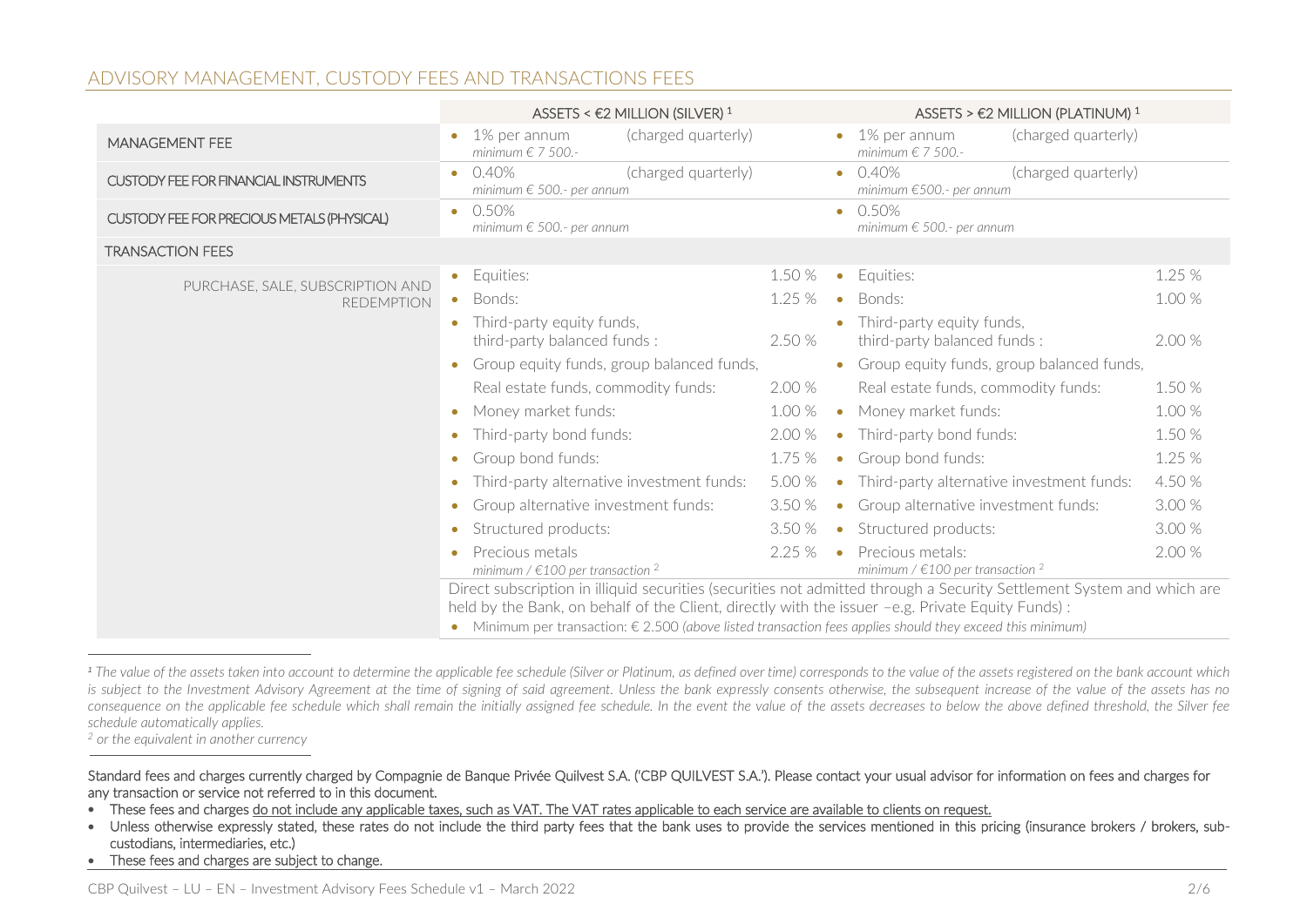| <b>VARIOUS INTERVENTIONS OF THE DEALING</b><br>ROOM MADE AT CLIENT'S REQUEST AND NOT<br>INCLUDED IN THE ANNUAL FEES. IN PARTICULAR.<br>PRICE CHANGES RELATED TO LIMIT ORDERS :                                                                         | $\bullet$<br>€ 25 <sup>1</sup> / position                                                                                                                                      |                                                                                                                                                               |
|--------------------------------------------------------------------------------------------------------------------------------------------------------------------------------------------------------------------------------------------------------|--------------------------------------------------------------------------------------------------------------------------------------------------------------------------------|---------------------------------------------------------------------------------------------------------------------------------------------------------------|
| <b>DISTRIBUTION FEES</b>                                                                                                                                                                                                                               |                                                                                                                                                                                |                                                                                                                                                               |
| STRUCTURED PRODUCTS SUBSCRIBED ON THE<br>PRIMARY MARKET                                                                                                                                                                                                | 1.00 % of the nominal multiplied by the number of years until the maturity date of the product<br>(pro rata temporis calculation), with a minimum of 1% of the nominal amount. |                                                                                                                                                               |
| <b>REPORTING FEE</b>                                                                                                                                                                                                                                   |                                                                                                                                                                                |                                                                                                                                                               |
| <b>FMIR REPORTING</b><br>(mandatory reporting applicable to transactions in<br>derivatives)                                                                                                                                                            | EUR 75 per relevant transaction (charged monthly)<br>$\bullet$                                                                                                                 |                                                                                                                                                               |
| <b>ACCOUNT ADMINISTRATION CHARGES</b>                                                                                                                                                                                                                  |                                                                                                                                                                                |                                                                                                                                                               |
| STANDARD ANNUAL FEE                                                                                                                                                                                                                                    |                                                                                                                                                                                | $\epsilon$ 1,000 <sup>1</sup> per annum natural person (charged quarterly)<br>$\bullet$<br>€ 2,500 <sup>1</sup> per annum legal entity<br>(charged quarterly) |
| <b>ACCOUNT CLOSING FEE</b>                                                                                                                                                                                                                             |                                                                                                                                                                                | 500 <sup>1</sup> (except for payment accounts under the terms set out in the Special<br>$\epsilon$<br>$\bullet$<br>Terms and Conditions - Payment Services)   |
| SAFETY DEPOSIT BOX FEE<br>PROCEDURES INITIATED AT THE CLIENT'S REQUEST AND NOT INCLUDED IN THE<br>STANDARD ANNUAL FEE<br>(such as transaction confirmations, information searches and other procedures initiated at the client's<br>$request, \ldots)$ |                                                                                                                                                                                | Fee available on request                                                                                                                                      |

*<sup>1</sup> or the equivalent in another currency*

-

• These fees and charges are subject to change.

Standard fees and charges currently charged by Compagnie de Banque Privée Quilvest S.A. ('CBP QUILVEST S.A.'). Please contact your usual advisor for information on fees and charges for any transaction or service not referred to in this document.

<sup>•</sup> These fees and charges do not include any applicable taxes, such as VAT. The VAT rates applicable to each service are available to clients on request.

<sup>•</sup> Unless otherwise expressly stated, these rates do not include the third party fees that the bank uses to provide the services mentioned in this pricing (insurance brokers / brokers, subcustodians, intermediaries, etc.)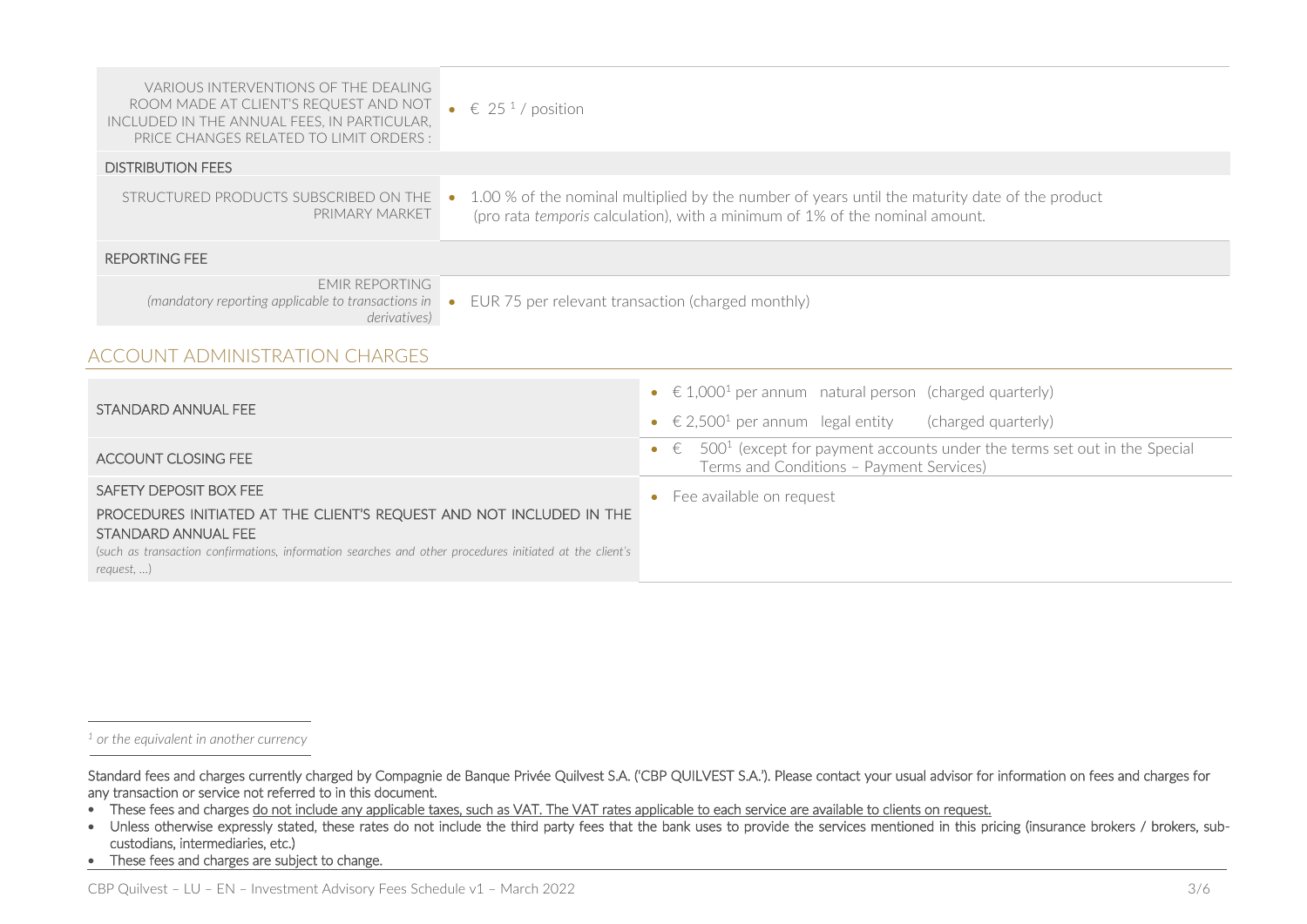#### FUND TRANSFERS

| <b>INCOMING TRANSFERS</b>                                                             |       | $\bullet$ Free of charge                                                                                                                                             |
|---------------------------------------------------------------------------------------|-------|----------------------------------------------------------------------------------------------------------------------------------------------------------------------|
| <b>OUTGOING TRANSFERS</b><br>(additional fee applicable to urgent outgoing transfers) |       | 0.10% applicable to amounts above $\epsilon$ 10,000<br>minimum $\epsilon 10^1$ maximum $\epsilon 250^1$<br>+ Correspondent bank charges<br>$+$ $\in$ 50 <sup>1</sup> |
| <b>INTERNAL TRANSFERS</b> (TO A CBP QUILVEST S.A. ACCOUNT)                            |       | Free of charge                                                                                                                                                       |
| <b>PRE-ADVISED CASH WITHDRAWAL IN EUROS</b>                                           | (48H) | • Free of charge                                                                                                                                                     |
| PRE-ADVISED CASH WITHDRAWAL IN FOREIGN CURRENCY                                       | (48H) | • Correspondent bank charges                                                                                                                                         |
| CASH WITHDRAWAL NOT PRE-ADVISED (REQUIRING SEPARATE DELIVERY OF FUNDS)                |       | • $\in 150^1$                                                                                                                                                        |
| <b>EARLY TERMINATION OF TIME DEPOSIT</b>                                              |       | Available upon request with one month's notice<br>$\epsilon$ 100 <sup>1</sup> minimum                                                                                |

## FOREIGN EXCHANGE COMMISSION

| FOREIGN EXCHANGE - SLIDING SCALE PER TRANSACTION AMOUNT |                                                                                                                   | ASSETS < $E2$ MILLION (SILVER) <sup>2</sup> | $ASSETS > E2$ MILLION (PLATINUM) |
|---------------------------------------------------------|-------------------------------------------------------------------------------------------------------------------|---------------------------------------------|----------------------------------|
| SPOT                                                    | $\leq \epsilon$ 50,000 <sup>2</sup><br>€ 50,000 TO € 250,000 <sup>2</sup><br>$> \epsilon$ 250,000 <sup>2</sup>    | 3,00 % maximum                              | 3,00 % maximum                   |
| <b>FORWARD</b>                                          | $\leq \epsilon$ 50,000 <sup>2</sup><br>€ 50,000 TO € 250,000 <sup>2</sup><br>$\geq \epsilon$ 250,000 <sup>2</sup> | $\bullet$ 3,00 % maximum                    | 3,00 % maximum                   |

*<sup>1</sup> or the equivalent in another currency*

-

• These fees and charges are subject to change.

<sup>&</sup>lt;sup>2</sup> The value of the assets taken into account to determine the applicable fee schedule (Silver or Platinum, as defined over time) corresponds to the value of the assets registered on the bank account which *is subject to the Investment Advisory Agreement at the time of signing of said agreement. Unless the bank expressly consents otherwise, the subsequent increase of the value of the assets has no*  consequence on the applicable fee schedule which shall remain the initially assigned fee schedule. In the event the value of the assets decreases to below the above defined threshold, the Silver fee *schedule automatically applies.*

Standard fees and charges currently charged by Compagnie de Banque Privée Quilvest S.A. ('CBP QUILVEST S.A.'). Please contact your usual advisor for information on fees and charges for any transaction or service not referred to in this document.

These fees and charges do not include any applicable taxes, such as VAT. The VAT rates applicable to each service are available to clients on request.

<sup>•</sup> Unless otherwise expressly stated, these rates do not include the third party fees that the bank uses to provide the services mentioned in this pricing (insurance brokers / brokers, subcustodians, intermediaries, etc.)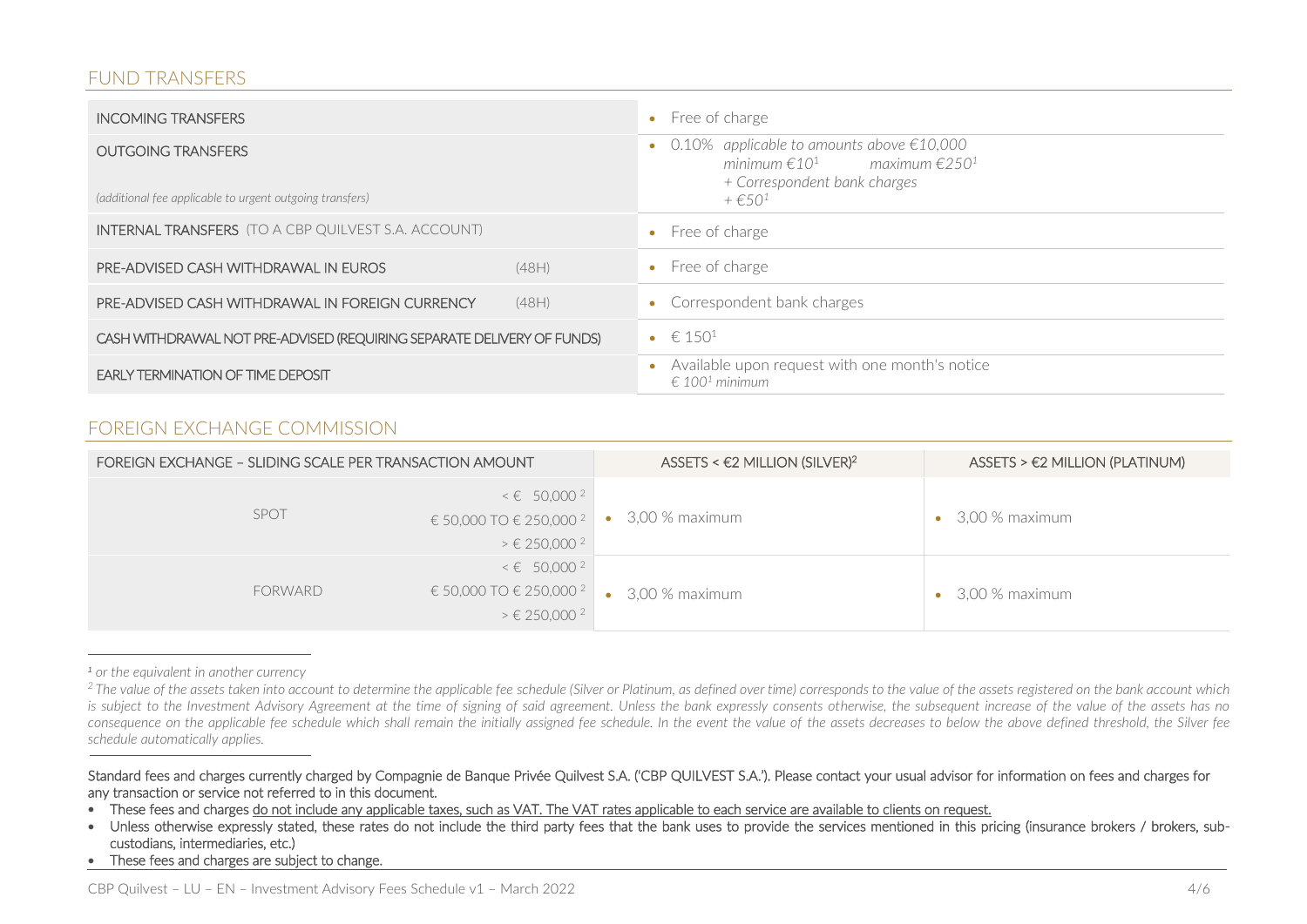# SECURITIES TRANSACTION FEES

| DEPOSIT OF SECURITIES           | $\bullet$ Free of charge |
|---------------------------------|--------------------------|
| <b>WITHDRAWAL OF SECURITIES</b> | • $\in 75^1$ / position  |

#### THIRD PARTY FEES

| <b>BROKERAGE FEE FOR SECURITIES TRANSACTIONS</b>                            |                                |
|-----------------------------------------------------------------------------|--------------------------------|
| STANDARD MARKETS <sup>2</sup> • 0.10%<br>$\epsilon$ 25 <sup>3</sup> minimum |                                |
| MARKETS OTHER THAN STANDARD <sup>4</sup> $\bullet$ Fee available on request |                                |
| SETTLEMENT CHARGE                                                           | $\bullet \quad \in 25$ maximum |

-

*<sup>1</sup> or the equivalent in another currency*

*<sup>2</sup> Standard Markets : Austria, Belgium, Denmark, Finland, France, Germany, Greece, Ireland, Italy, Luxembourg, Netherlands, Norway, Portugal, Spain, Sweden, Swiss, UK, US, and Canada. <sup>3</sup> or the equivalent in another currency*

*<sup>4</sup> Markets other than standard : Australia, Brazil, Czech Republic, Estonia, Hong Kong, Hungary, India, Indonesia, Japan, Malaysia, Mexico, New Zealand, Philippines, Poland, Singapore, South Africa, South Korea, Taïwan, Thailand and Turkey.*

Standard fees and charges currently charged by Compagnie de Banque Privée Quilvest S.A. ('CBP QUILVEST S.A.'). Please contact your usual advisor for information on fees and charges for any transaction or service not referred to in this document.

These fees and charges do not include any applicable taxes, such as VAT. The VAT rates applicable to each service are available to clients on request.

<sup>•</sup> Unless otherwise expressly stated, these rates do not include the third party fees that the bank uses to provide the services mentioned in this pricing (insurance brokers / brokers, subcustodians, intermediaries, etc.)

<sup>•</sup> These fees and charges are subject to change.